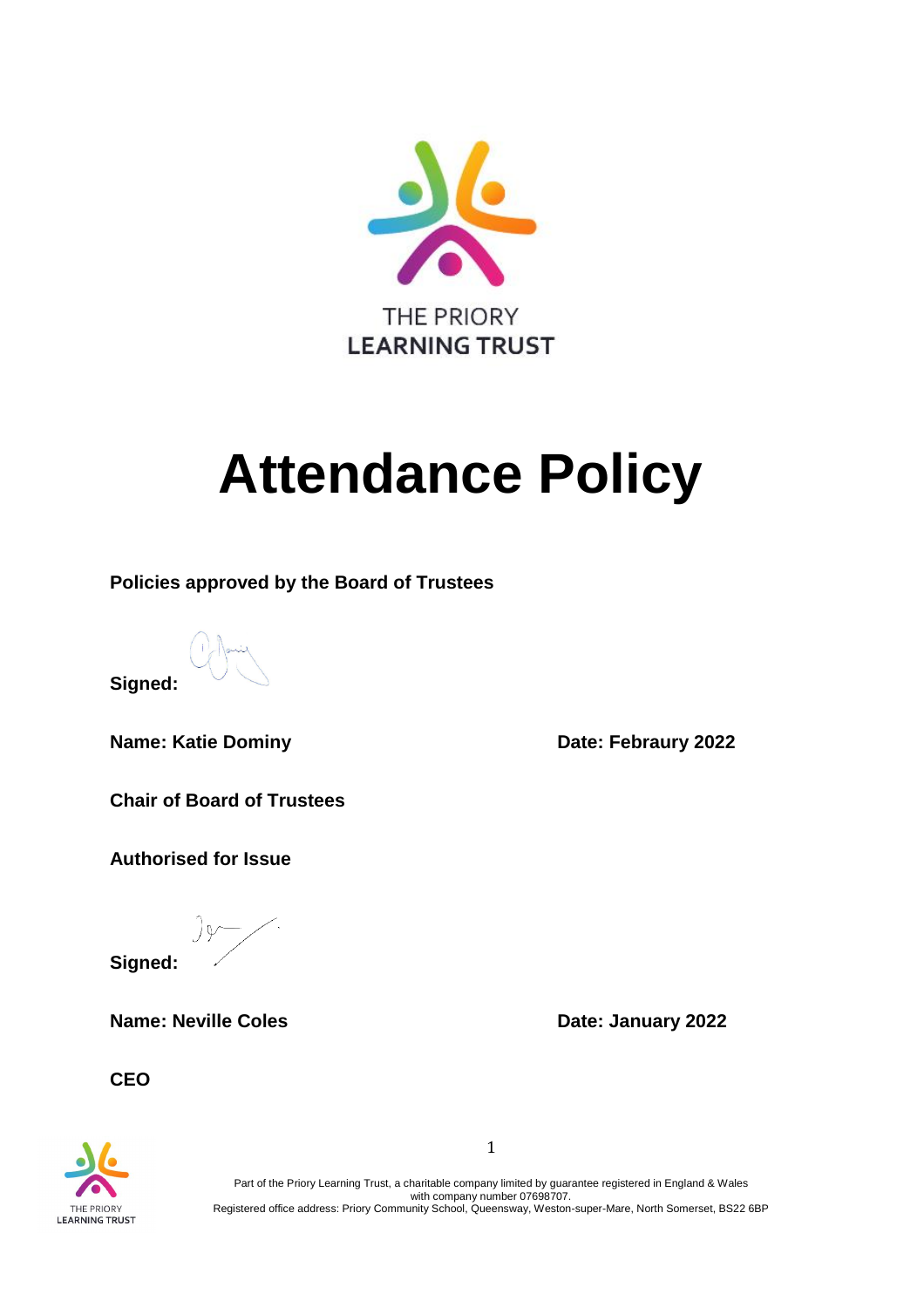# **History of Policy Changes**

| Date              | Version        | Change                                    | Origin of<br>Change e.g. TU<br>request,<br>change in<br>legislation | Changed by   |
|-------------------|----------------|-------------------------------------------|---------------------------------------------------------------------|--------------|
| September<br>2017 | 1              |                                           |                                                                     |              |
| <b>July 2018</b>  | $\overline{2}$ | Re-write of previous<br>policy            | Review of<br>Policy                                                 | Pete Noble   |
| May 2019          | 3              | Changes made to<br>clarify specific terms | Review of<br>policy                                                 | Jacqui Scott |
| January 2022      | 4              |                                           | Review of<br>policy                                                 | Jacqui Scott |

This policy applies to The Priory Learning Trust and its academies with each acdemy adopting their bespoke procedures.

| Date policy adopted | January 2022   |
|---------------------|----------------|
| Review cycle        | Annual         |
| Review date         | September 2022 |

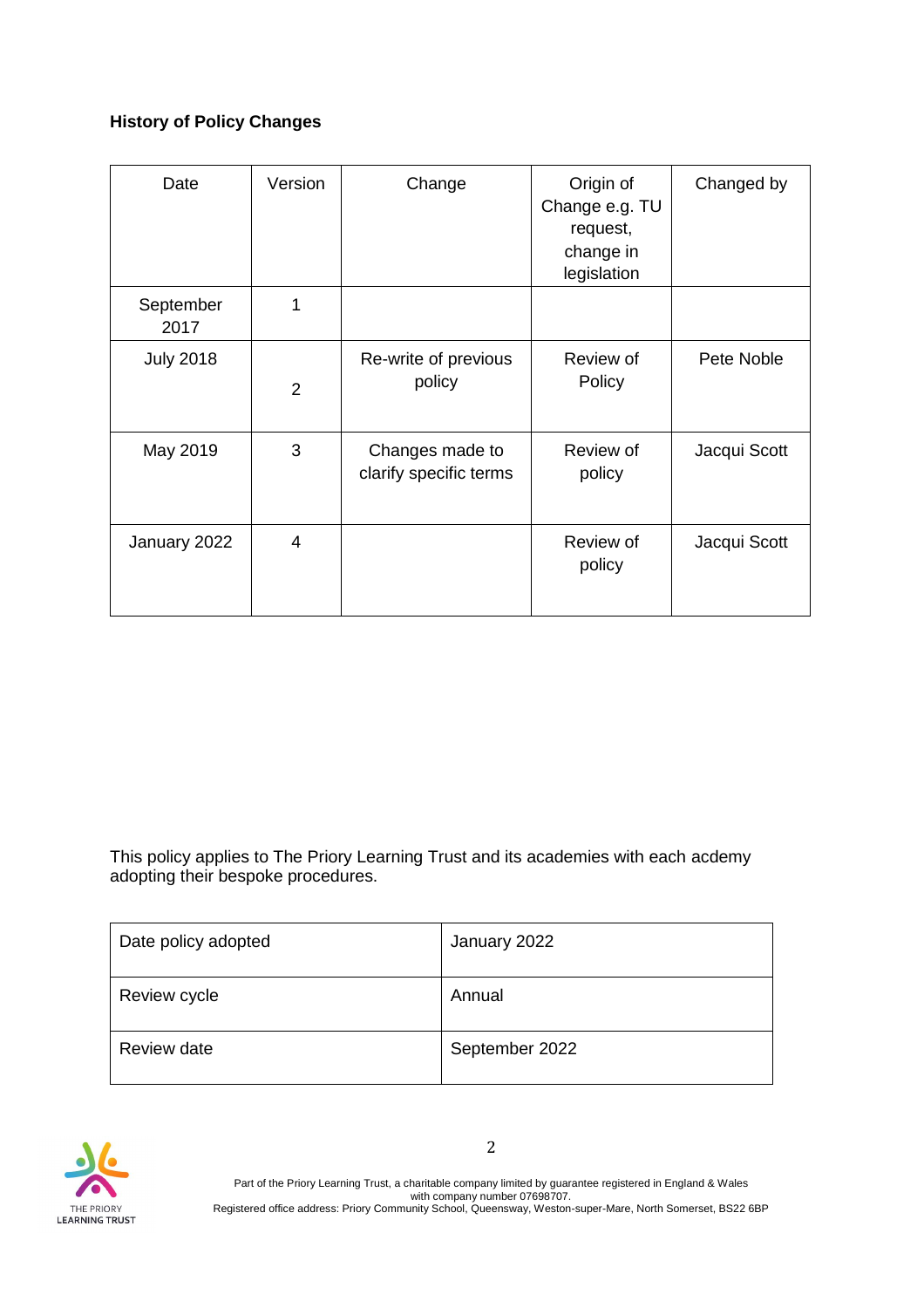## **Contents**

- 1. Policy statement
- 2. Aims
- 3. Policy review
- 4. Attendance protocol
- 5. Review

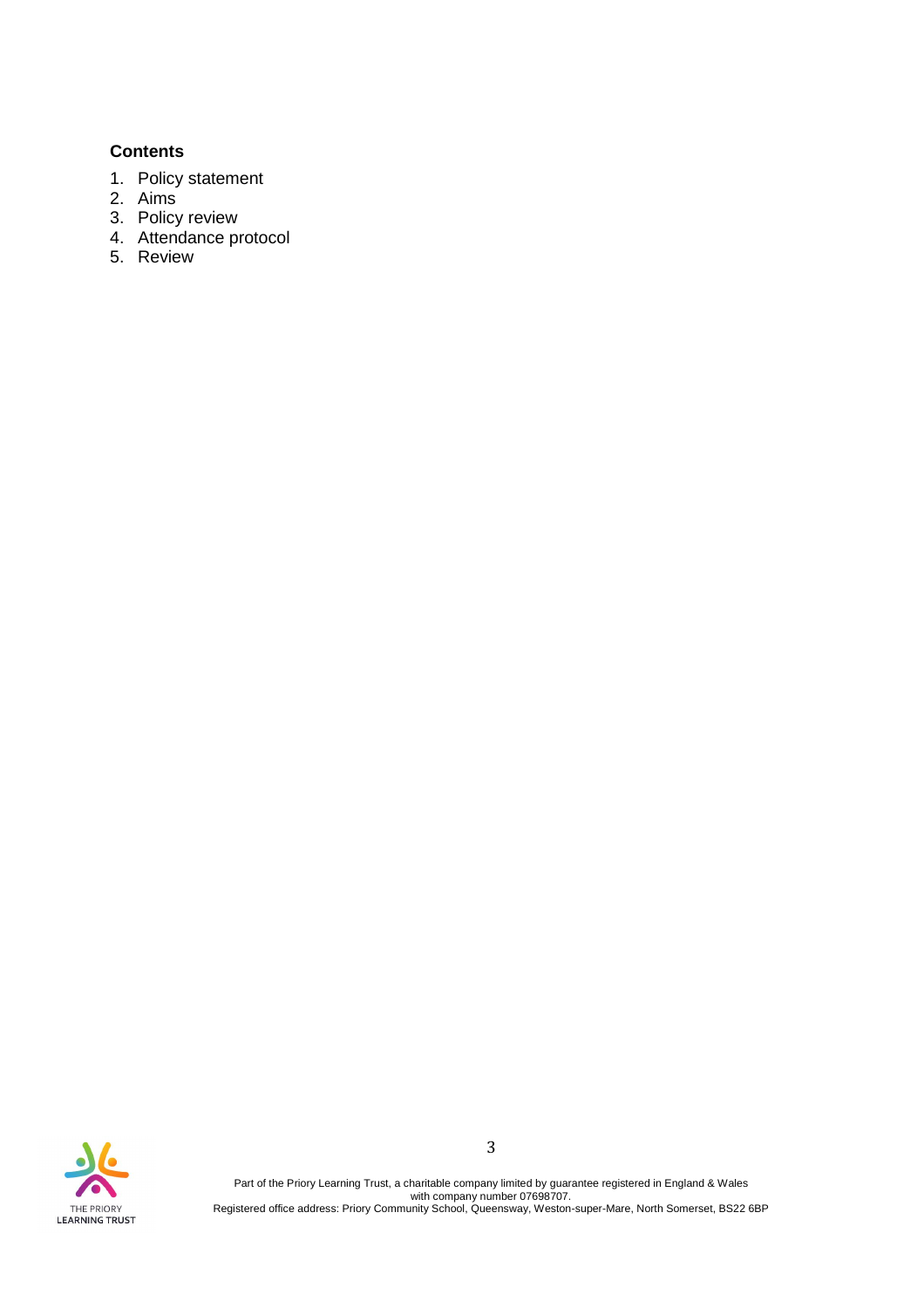#### **Policy Statement**

It is the policy of The Priory Learning Trust (TPLT) that all students attend lessons. High standards of attendance are central to the TPLT's objective of aiming for excellence in all aspects of school life. Strong and effective management of attendance and working in partnership with parents is essential to the establishment and maintenance of acceptable standards of attendance.

## **Aims**

- To maximise attendance rates to achieve at least national average or better in secondary and primary schools;
- To reduce the number of persistent non-attendees (students with 90% attendance or less);
- To acquaint parents with their responsibility for ensuring regular attendance;
- To set the culture that unjustified absence will not be tolerated;
- To support parents in ensuring that their children arrive at school on time;
- To maintain attendance registers as required by law.

## **Review Data**

The Trustee's Scrutiny Panel, meets three times in an academic year, in which the trustees meet with the Principal and the Chair of the Academy Council to examine the following data:

- Attendance and absence data by codes, broken down by year group and compared to previous years;
- Attendance and persistent absence data by groups, i.e.
	- ➢ Pupil Premium;
	- ➢ non- Pupil Premium;
	- ➢ Special Educational Needs and Disability;
	- ➢ non- Special Educational Needs and Disability;
	- ➢ Support
	- ➢ Education Health Care Plan;
	- ➢ Free School Meals;
	- ➢ non- Free School Meals;
	- ➢ English As Language;
	- ➢ non- English As Language;
	- ➢ Ethnicity

#### **Attendance Protocol**

#### **First day contact:**

First day contact is an integral part of the whole school attendance policy to ensure students are safeguarded. Parents/carers and students must realise that a student's absence will be



4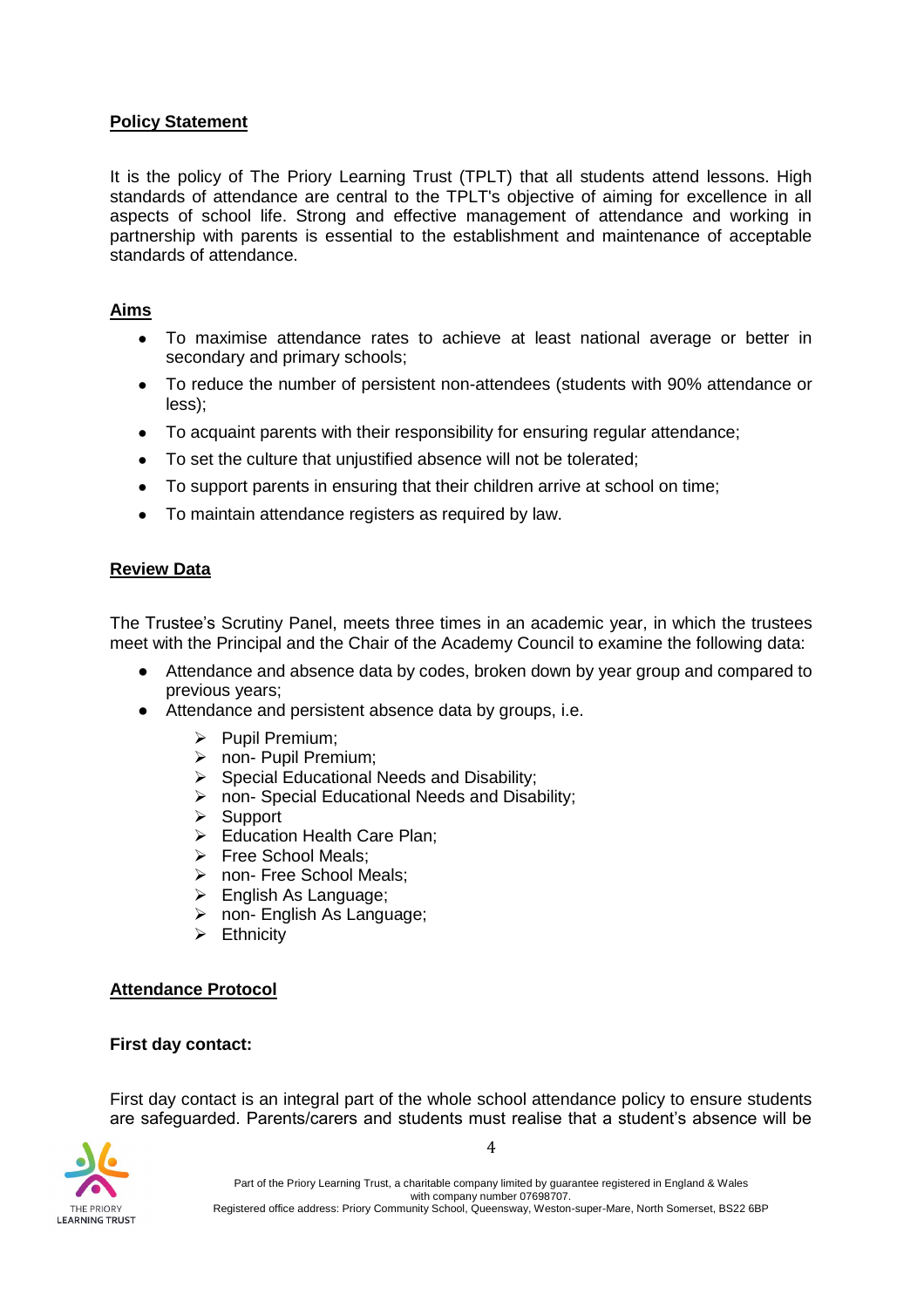noted and acted upon swiftly. This will make students more reluctant to be absent. First day contact sends a clear message to students and parents that attendance is very important.

## **Parents/Carers:**

- Parents/carers should inform the school of the reason for an absence the first morning a student is away and every subsequent day;
- Parents/carers will need to be aware of what is expected of them and challenged if they fail to inform the school of the reason for absence, or if the reason given for the absence is unacceptable;
- Parents/carers to inform school of absence by telephone or email (see individual school websites for details);
- The parent/carer should contact the school by 9.00 am. If the parent/carer does not do this the absence may have to be marked as unauthorised. From this the parent/carer of identified students should expect to be contacted by a member of the Attendance Team either by phone, text or visit;
- If any student is absent, whether or not the school has been informed of the reason for absence, they may receive a home visit or contact from the Attendance Team or school secretary in primary academies;
- If the student is absent due to a pre-arranged appointment, the parent/carer should inform the Attendance Team or school secretary in primary academies in advance of the appointment and they or the student should provide appointment slips or letters or the absence may not be authorised.

## **Intervention:**

Individual students, whose attendance is having a negative impact on their learning, will be discussed at the regular attendance meeting. Relevant intervention will be agreed in accordance with the attendance processes within each school. This may include phone calls, letters, meetings or fines/ court summons.

#### **Lateness:**

The strategies that the school will use to tackle lateness will include:

- Informing parents/carers when a student is regularly late;
- There will be detentions for students who are late in line with the attendance process and where absences occur after the registers close at the specified time an unauthorised late 'U' code will be used (secondary academies only).

## **Your child is feeling unwell – advice to parents?**

Four questions to be considered by parents:

- 1. Will this illness prevent my child learning at school today?
- 2. When was the last time your child was absent from school?
- 3. Could there be another reason why they don't want to be in school?
- 4. As a parent/carer would I take a day off work for the same condition?

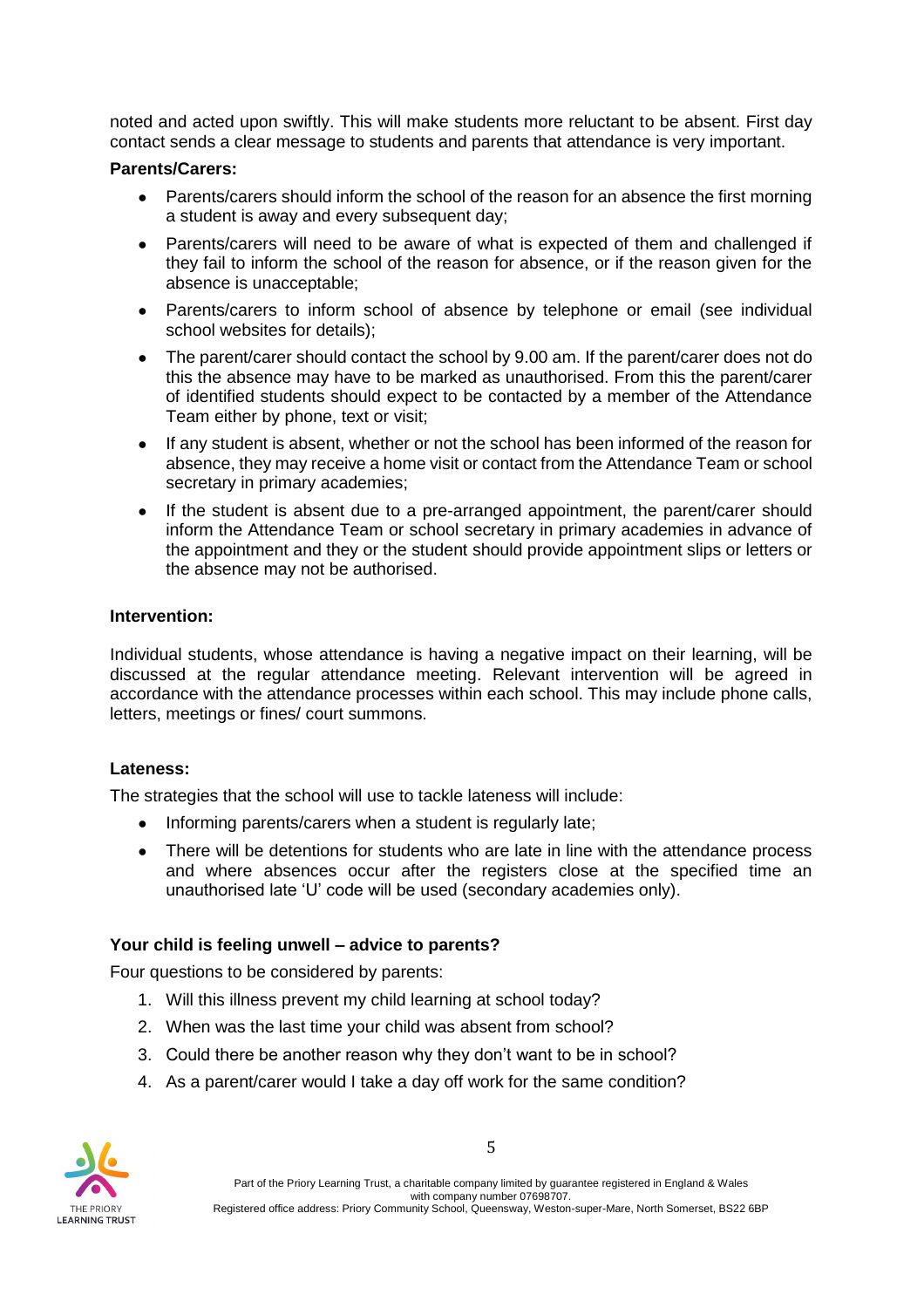#### **Authorised and Unauthorised Absence**

Authorised Absence is coded when an explanation from parents is provided on the day of absence and agreed by the school as a suitable reason.

Unauthorised Absence is when at least one of the following may occur:

- The student does not attend school;
- The school are not notified by parents;
- The reason for absence is not deemed to be a reasonable explanation for absence;
- The student arrives late to school after the registers have closed.

Any absence your child has from school, whether it is authorised or unauthorised, may have a detrimental effect on their learning and their chances of achieving their full potential.

#### **Medical appointment**

Medical appointments should be, if possible, out of school hours. Where this is not possible, a student would **not** be expected to be absent for the whole day. The school must be provided with evidence of a medical appointment for **every** occasion such as appointment cards or medical letters.

#### **Do I need to provide medical evidence if my child is absent due to illness?**

Although we appreciate that students can become ill for a variety of reasons, as a school we have to take the decision whether to authorise or not the absence. Medical evidence may be requested when one or more of the following criteria are met:

- A student's absence drops beneath 93%;
- A student has 4 separate illnesses over a 2-week period;
- A student has a prolonged absence of 5 days or more in any 2-week period.

School will authorise absence where satisfactory medical evidence is provided. Medical evidence can be obtained in the following ways:

- Prescription labels of medication;
- Medical/dental appointment cards which clearly show the date and time;
- Hospital/dental appointment letters which clearly show the diagnosis and the length of time a student cannot attend school;
- A GP medical letter:
- Proof of diagnosis from a consultant;
- CAMHS (Child and Adolescent Mental Health Service) assessment.

If the school requires further information about a child's medical needs it may ask the parent/carer for further information, or for permission to liaise directly with the child's GP or other medical professionals where appropriate.

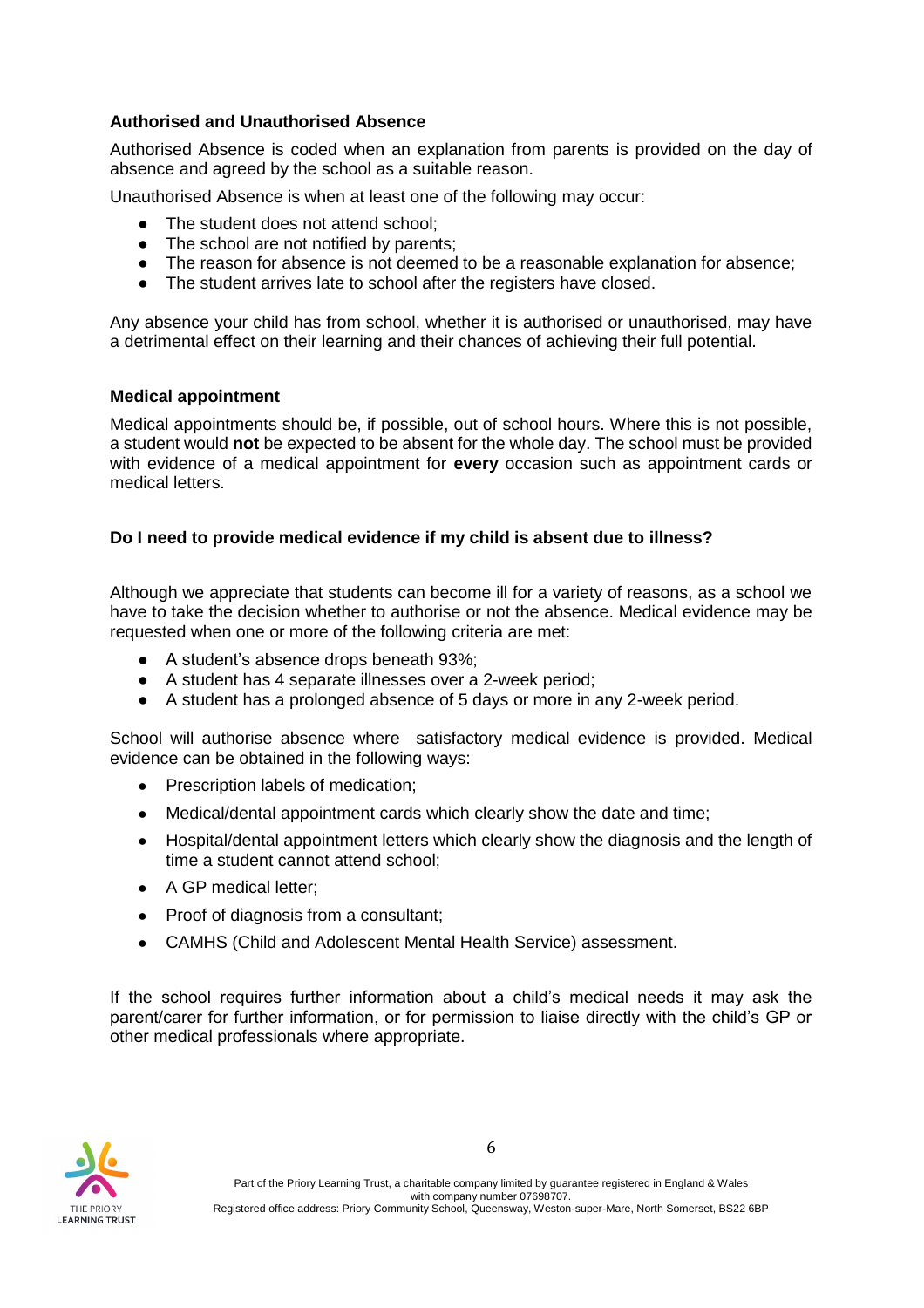Students prevented from attending school due to a long-term underlying medical condition which has been formally diagnosed by a medical professional will require ongoing regular reviews and guidance from a medical professional.

#### **Student absence in term time and extended leave:**

The school will not authorise leave of absence in term time unless an application has been made in advance and the Principal considers that there are exceptional circumstances in relation to the application.

The expectation is that term time absence should not be planned, or holidays booked as a matter of course as they are highly unlikely to be **authorised** and may lead to the issuing of a penalty notice (fine) or a prosecution.

## **Exceptional circumstances:**

These are defined as:

- Forces Personnel on leave from a foreign posting;
- **Exceptional significant** family events or circumstances these will be considered on an individual basis with you and may include one day for the marriage of an immediate family member (parent or sibling) plus two days for travel if marriage or funeral is taking place abroad.
- Funeral of a close family member
- Representing your country or county in a sporting activity.

The Principal will consider every above request individually, but the **following will not meet the criteria:** 

- Relatives coming to visit;
- Cheaper holidays in England and abroad;
- Family day trips;
- Visiting family/friends that have different half term holidays and may include refusal to attend family weddings and visits to see family abroad.

Penalty notices or prosecutions may be requested without warning where the parent/carers have chosen to take the child on leave during term time without authorisation, or evidence is subsequently found to suggest a child was absent from school with the knowledge of the parent/carer.

#### **Penalty Notices and Prosecutions for Unauthorised Absence from School**

Parents/carers may be issued with penalty notices or prosecuted if a student has unauthorised absence from school which include any or all of the following:

● unauthorised holiday in term time;